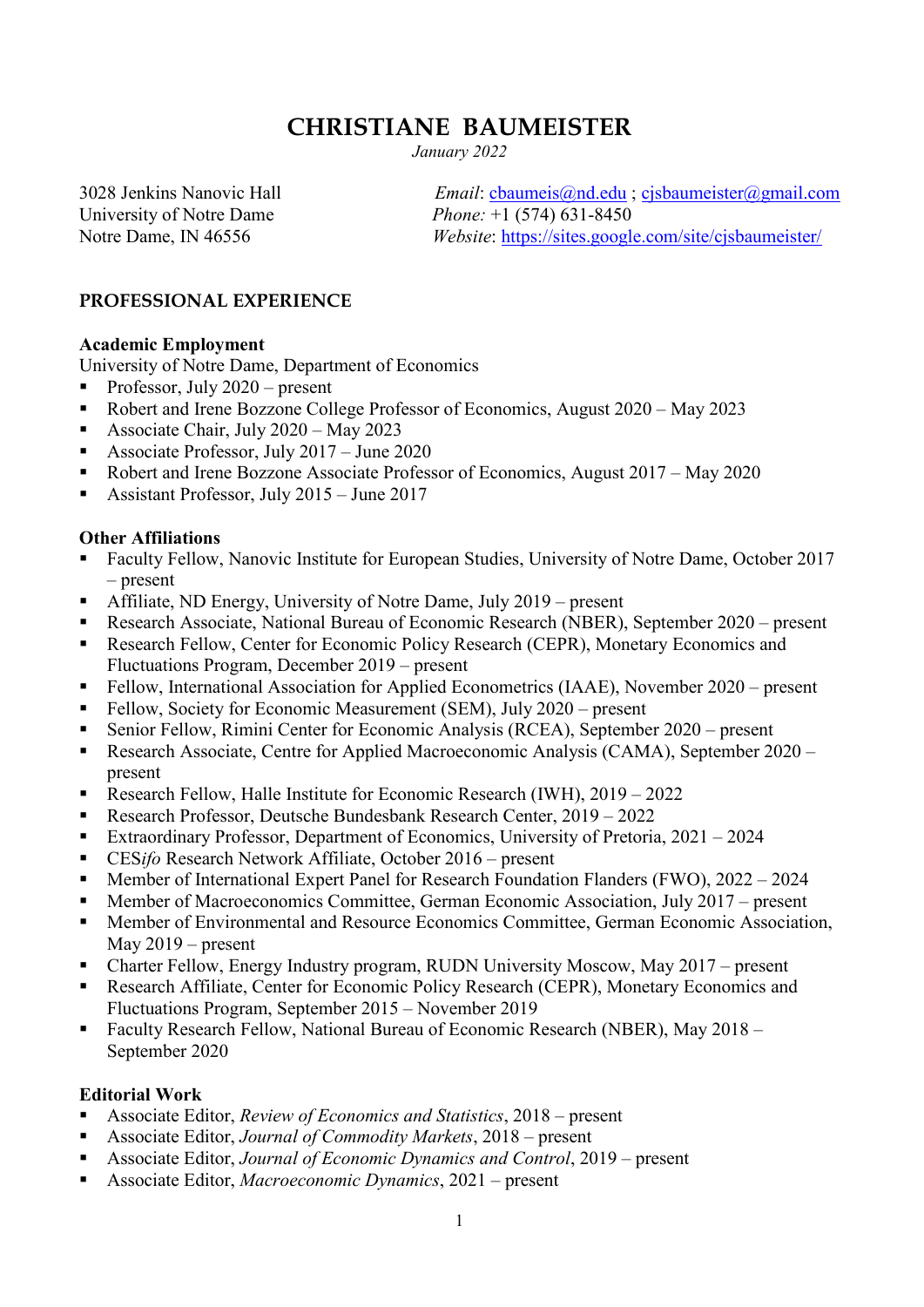- Board of Editors, *The Energy Journal*, 2021 2023
- Guest Editor, *Energy Economics*, Special Issue on "Econometrics of Climate, Energy, and Resources," 2022

#### **Previous Employment**

- Principal Researcher, International Studies and Modeling Division, International Economic Analysis Department, Bank of Canada, July 2014 – February 2015
- Senior Analyst, International Studies and Modeling Division, International Economic Analysis Department, Bank of Canada, September 2010 – June 2014

#### **Other Positions**

- Consultant, Swiss National Bank, 2022
- Visiting Professor, Macquarie University, March 2020
- Research Associate, Federal Reserve Bank of Cleveland, 2019
- Visiting Scholar, Federal Reserve Bank of Kansas City, 2019
- Visiting Professor, Bocconi University, Italy, Spring 2019
- Consultant, Research Department, National Bank of Belgium, 2018
- Visiting Professor, Catholic University of Leuven, Belgium, Fall 2018
- Visiting Scholar, Research Unit, Bank of Finland, 2018
- Visiting Scholar, Federal Reserve Bank of Dallas, 2018
- Visiting Scholar, Research Department, Federal Reserve Bank of St. Louis, 2016, 2017
- Research Economist, NBER, Boston, February 2016 August 2017
- Visiting Scholar, Banque de France, Paris, 2014
- Visiting Researcher, Reserve Bank of New Zealand, February 2014
- Visiting Research Scholar, Research Department, IMF, Washington DC, June 2013
- Instructor, Department of Economics, University of California at San Diego, August 2012
- Visiting Researcher, NIPE, Universidade do Minho, Braga, April 2011
- Visiting Scholar, Department of Economics, University of California at San Diego, 2010, 2015
- Ph.D. intern, European Central Bank, Monetary Policy Strategy Division, Spring 2010
- Ph.D. intern, Bank of England, Monetary Assessment and Strategy Division, Winter 2008
- Research Assistant, Department of Financial Economics, Ghent University, 2005-2010

#### **EDUCATION**

Ph.D., Economics, Ghent University, Belgium, 2010

- M.Sc., Economics, Catholic University of Leuven, Belgium, 2006
- M.A., Economics and Business, University of Siena, Italy, 2003
- B.A., Business Administration, University of Bayreuth, Germany, 1999
- B.A., Geography, University of Bayreuth, Germany, 1999

Visiting Student, University of Oxford (Pembroke College), UK, 2002-2003

#### **RESEARCH FIELDS**

Empirical Macroeconomics, Energy Economics, Monetary Economics, Applied Time Series **Econometrics**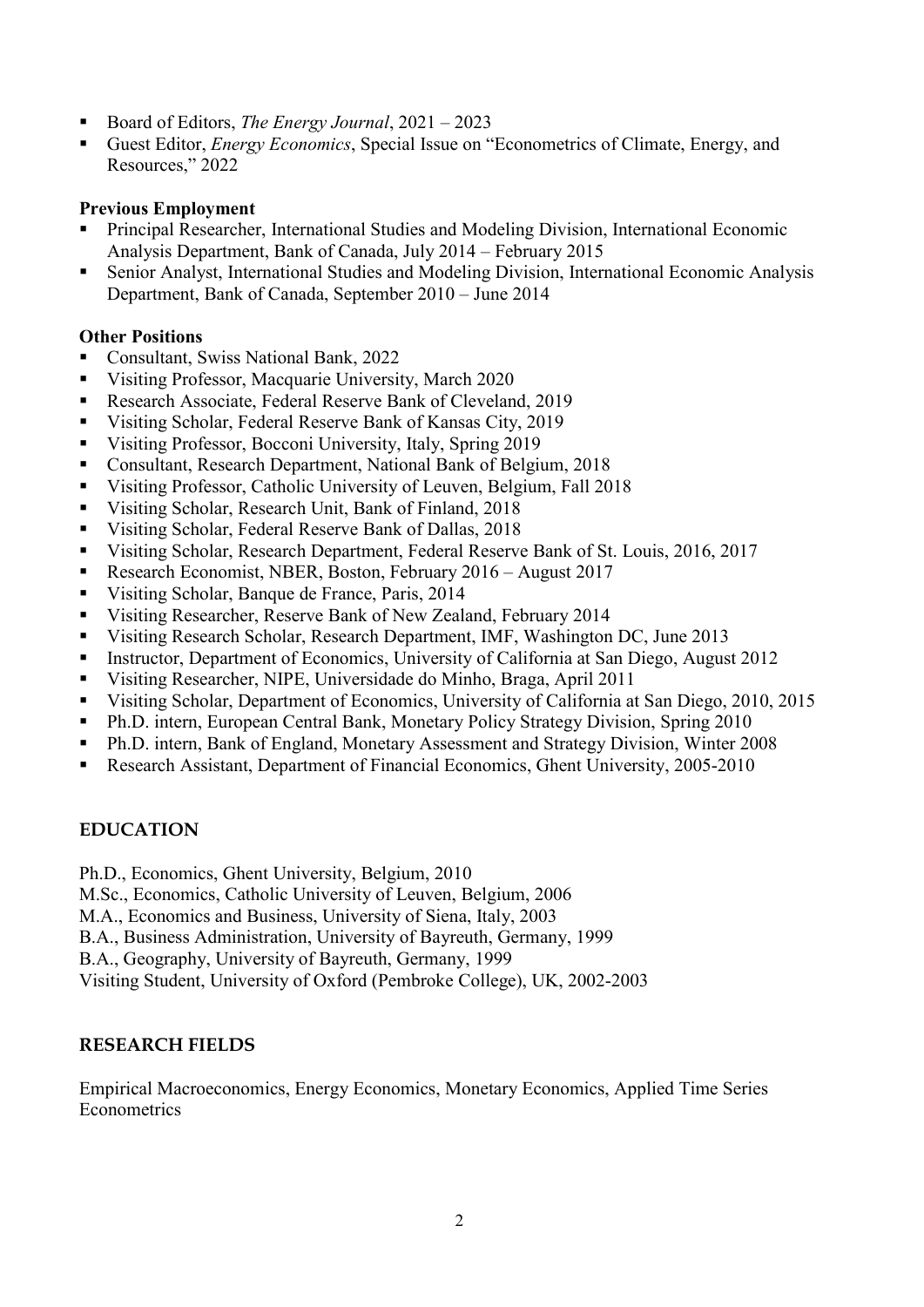### **PUBLICATIONS**

"Tracking Weekly State-Level Economic Conditions" (with D. Leiva-León and E. Sims), *Review of Economics and Statistics*, accepted.

"Energy Markets and Global Economic Conditions" (with D. Korobilis and T.K. Lee), *Review of Economics and Statistics*, accepted.

"A Comparison of Monthly Global Indicators for Forecasting Growth" (with P. Guérin), *International Journal of Forecasting*, 37(3), July-September 2021, 1276-1295.

"Drawing Conclusions from Structural Vector Autoregressions Identified on the Basis of Sign Restrictions" (with J.D. Hamilton), *Journal of International Money and Finance*, 109, December 2020.

"Structural Interpretation of Vector Autoregressions with Incomplete Identification: Revisiting the Role of Oil Supply and Demand Shocks" (with J.D. Hamilton), *American Economic Review*, 109(5), May 2019, 1873-1910.

"Inference in Structural Vector Autoregressions When the Identifying Assumptions are Not Fully Believed: Re-evaluating the Role of Monetary Policy in Economic Fluctuations" (with J.D. Hamilton), *Journal of Monetary Economics*, 100, December 2018, 48-65. Winner of the inaugural 2020 *Journal of Monetary Economics* Best Paper Award.

"Is the Discretionary Income Effect of Oil Price Shocks a Hoax?" (with L. Kilian and X. Zhou), *Energy Journal*, 39(SI2), September 2018, 117-137.

"Are Product Spreads Useful for Forecasting Oil Prices? An Empirical Evaluation of the Verleger Hypothesis" (with L. Kilian and X. Zhou), *Macroeconomic Dynamics*, 22(3), April 2018, 562-580.

"Inside the Crystal Ball: New Approaches to Predicting the Gasoline Price at the Pump" (with L. Kilian and T.K. Lee), *Journal of Applied Econometrics*, 32(2), March 2017, 275-295.

"Lower Oil Prices and the U.S. Economy: Is This Time Different?" (with L. Kilian), *Brookings Papers on Economic Activity*, Fall 2016, 287-336.

"Understanding the Decline in the Price of Oil since June 2014" (with L. Kilian), *Journal of the Association of Environmental and Resource Economists*, 3(1), March 2016, 131-158.

"Forty Years of Oil Price Fluctuations: Why the Price of Oil May Still Surprise Us" (with L. Kilian), *Journal of Economic Perspectives*, 30(1), Winter 2016, 139-160.

"Sign Restrictions, Structural Vector Autoregressions, and Useful Prior Information" (with J.D. Hamilton), *Econometrica*, 83(5), September 2015, 1963-1999.

"Forecasting the Real Price of Oil in a Changing World: A Forecast Combination Approach" (with L. Kilian), *Journal of Business and Economic Statistics*, 33(3), July 2015, 338-351.

"Do High-Frequency Financial Data Help Forecast Oil Prices? The MIDAS Touch at Work" (with P. Guérin and L. Kilian), *International Journal of Forecasting*, 31(2), April 2015, 238-252.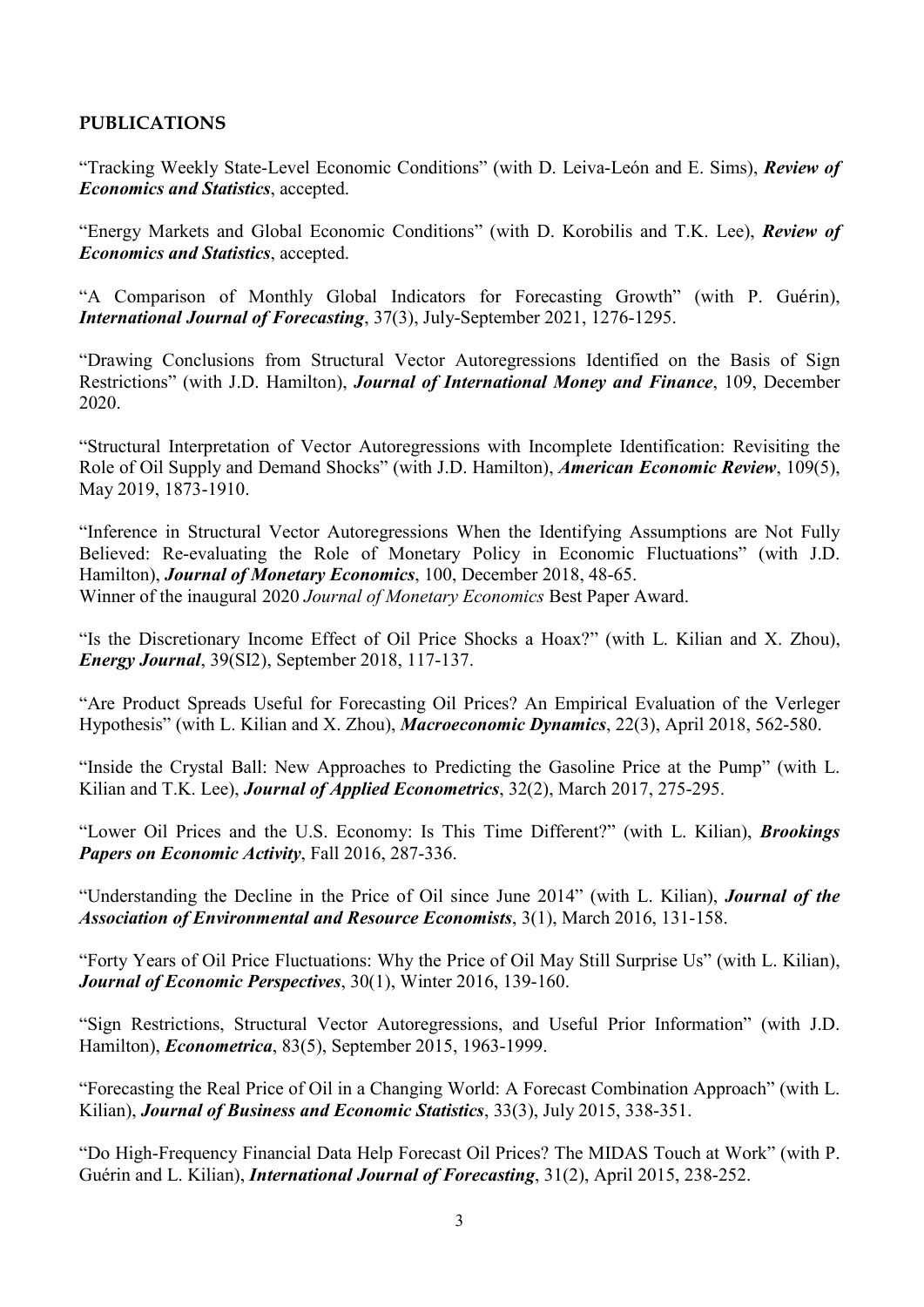"Are There Gains from Pooling Real-Time Oil Price Forecasts?" (with L. Kilian and T.K. Lee), *Energy Economics*, 46, December 2014, S33-S43.

"Do Oil Price Increases Cause Higher Food Prices?" (with L. Kilian), *Economic Policy*, 29(80), October 2014, 691-747.

"What Central Bankers Need to Know about Forecasting Oil Prices" (with L. Kilian), *International Economic Review*, 55(3), August 2014, 869-889.

"Real-Time Analysis of Oil Price Risks Using Forecast Scenarios" (with L. Kilian), *IMF Economic Review*, 62(1), April 2014, 119-145.

"The Role of Time-Varying Price Elasticities in Accounting for Volatility Changes in the Crude Oil Market" (with G. Peersman), *Journal of Applied Econometrics*, 28(7), November/December 2013, 1087-1109.

"Time-Varying Effects of Oil Supply Shocks on the US Economy" (with G. Peersman), *American Economic Journal: Macroeconomics*, 5(4), October 2013, 1-28.

"Unconventional Monetary Policy and the Great Recession: Estimating the Macroeconomic Effects of a Spread Compression at the Zero Lower Bound" (with L. Benati), *International Journal of Central Banking*, 9(2), June 2013, 165-212.

"Changes in the Effects of Monetary Policy on Disaggregate Price Dynamics" (with P. Liu and H. Mumtaz), *Journal of Economic Dynamics and Control*, 37(3), March 2013, 543-560.

"Real-Time Forecasts of the Real Price of Oil" (with L. Kilian), *Journal of Business and Economic Statistics*, 30(2), April 2012, 326-336.

## **WORKING PAPERS**

"Measuring Market Expectations," prepared for the *Handbook of Economic Expectations*

"Advances in Using Vector Autoregressions to Estimate Structural Magnitudes" (with J.D. Hamilton)

"Structural Vector Autoregressions with Imperfect Identifying Information" (with J.D. Hamilton), prepared for the *AEA Papers and Proceedings*

"Structural Interpretation of Vector Autoregressions with Incomplete Identification: Setting the Record Straight" (with J.D. Hamilton)

"Did the Renewable Fuel Standard Shift Market Expectations of the Price of Ethanol?" (with R. Ellwanger and L. Kilian), NBER Working Paper 23752.

"A General Approach to Recovering Market Expectations from Futures Prices With an Application to Crude Oil" (with L. Kilian), CEPR Discussion Paper 10162.

"Liquidity, Inflation and Asset Prices in a Time-Varying Framework for the Euro Area" (with E. Durinck and G. Peersman), National Bank of Belgium Working Paper 142.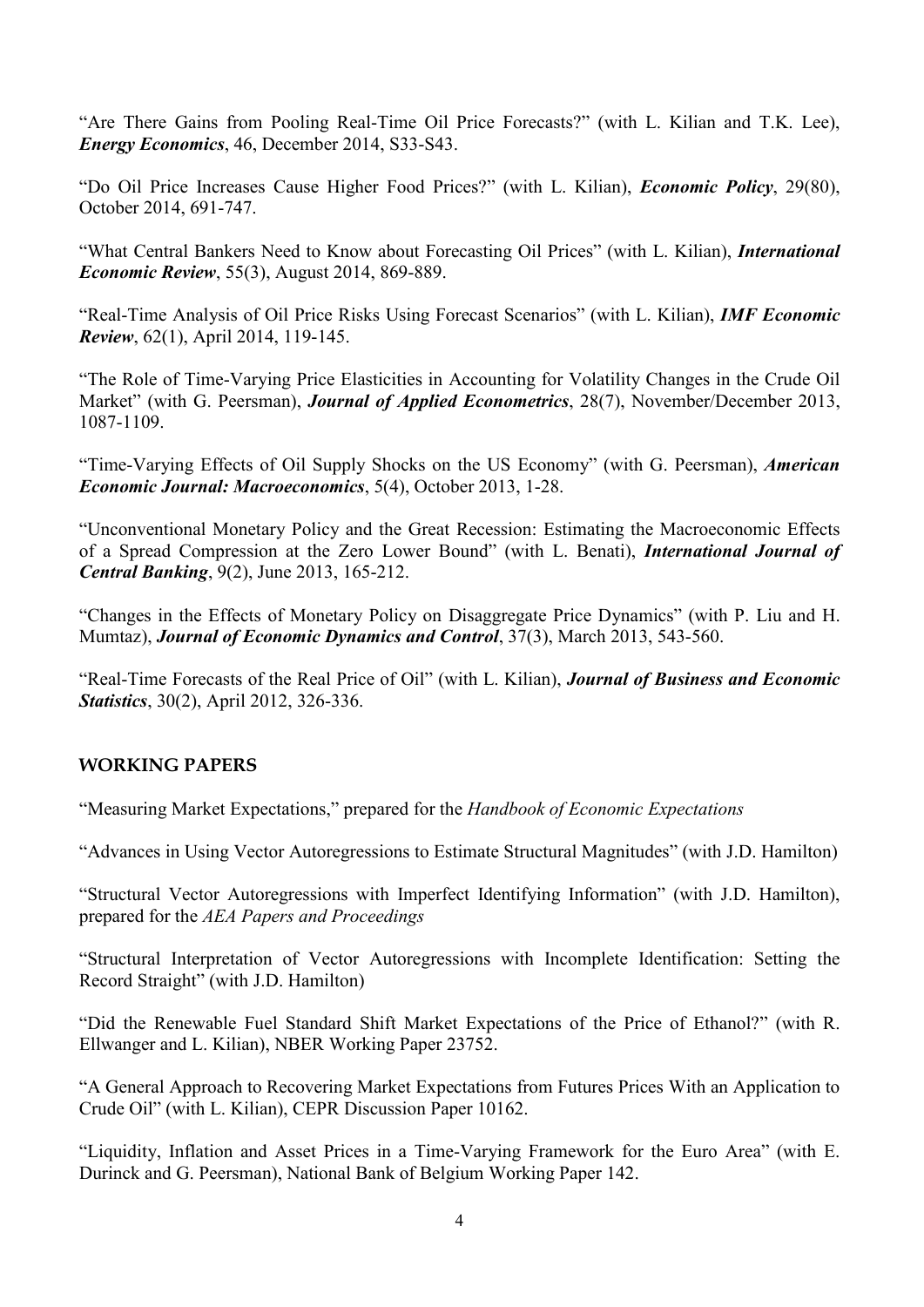#### **OTHER ARTICLES**

"Die dressierte Unsicherheit" (with O. Holtemöller), *Frankfurter Allgemeine Zeitung*, 25 October 2021.

"How Much the 2014-2016 Oil Price Decline Stimulated the U.S. Economy" (with L. Kilian), *VoxEU*, 18 May 2017.

"Are Low Oil Prices Good for the Economy?" *Wall Street Journal*, 14 November 2016.

"Expecting the Unexpected: Why the Oil Price Keeps Surprising Us" (with L. Kilian), *VoxEU*, 8 February 2016.

"What Does the Market Think? A General Approach to Inferring Market Expectations from Futures Prices" (with L. Kilian), *VoxEU*, 19 November 2014.

"The Art and Science of Forecasting the Real Price of Oil" *Bank of Canada Review*, May 2014.

"Do Food Prices Respond to Oil Price Shocks?" (with L. Kilian), *VoxEU*, 30 November 2013.

"Are Product Spreads Useful for Forecasting the Price of Oil?" (with L. Kilian and X. Zhou), *VoxEU*, 24 September 2013.

"The Economic Consequences of Oil Shocks: Differences across Countries and Time" (with G. Peersman and I. van Robays), in: Fry, R., Jones, C., and Kent, C. (eds.), *Inflation in an Era of Relative Price Shocks*, Sydney, May 2010, 91-128.

#### **PRESENTATIONS**

#### *Keynote speaker*

- **2023** Annual Conference of the Society for Economic Measurement, Milan, June
- **2022** Energy and Climate: Macroeconomic Implications, Oslo
- **2021** 9*th* Mannheim Energy Conference, Mannheim, May SAMNet Annual Workshop on New Developments in Macroeconomics, South African Reserve Bank, November
	- 32<sup>nd</sup> EC<sup>2</sup> Conference: Econometrics of Climate, Energy and Resources, Aarhus, December
- **2018** 8*th* Atlantic Workshop in Energy and Environmental Economics, A Toxa, June
- **2015** Energy Prices: Macroeconomic and Financial Impacts, Paris, June

#### *Invited lectures*

- **2022** "*Bayesian Time Series Analysis: Nonlinearities and Identification*," Shanghai Customs College, China
- **2021** "*The Determinants of Oil Price Fluctuations and Macroeconomic Implications*," Centre for Applied Macroeconomics and Commodity Prices (CAMP), BI Norwegian Business School, November
	- "*Energy Markets: Forecasting and Structural Analysi*s," Pomona College, March
- **2020** "*Empirical Macroeconomics*," Central Bank of Colombia, October "*Energy Markets and Global Economic Conditions*," Notre Dame Economics Club, February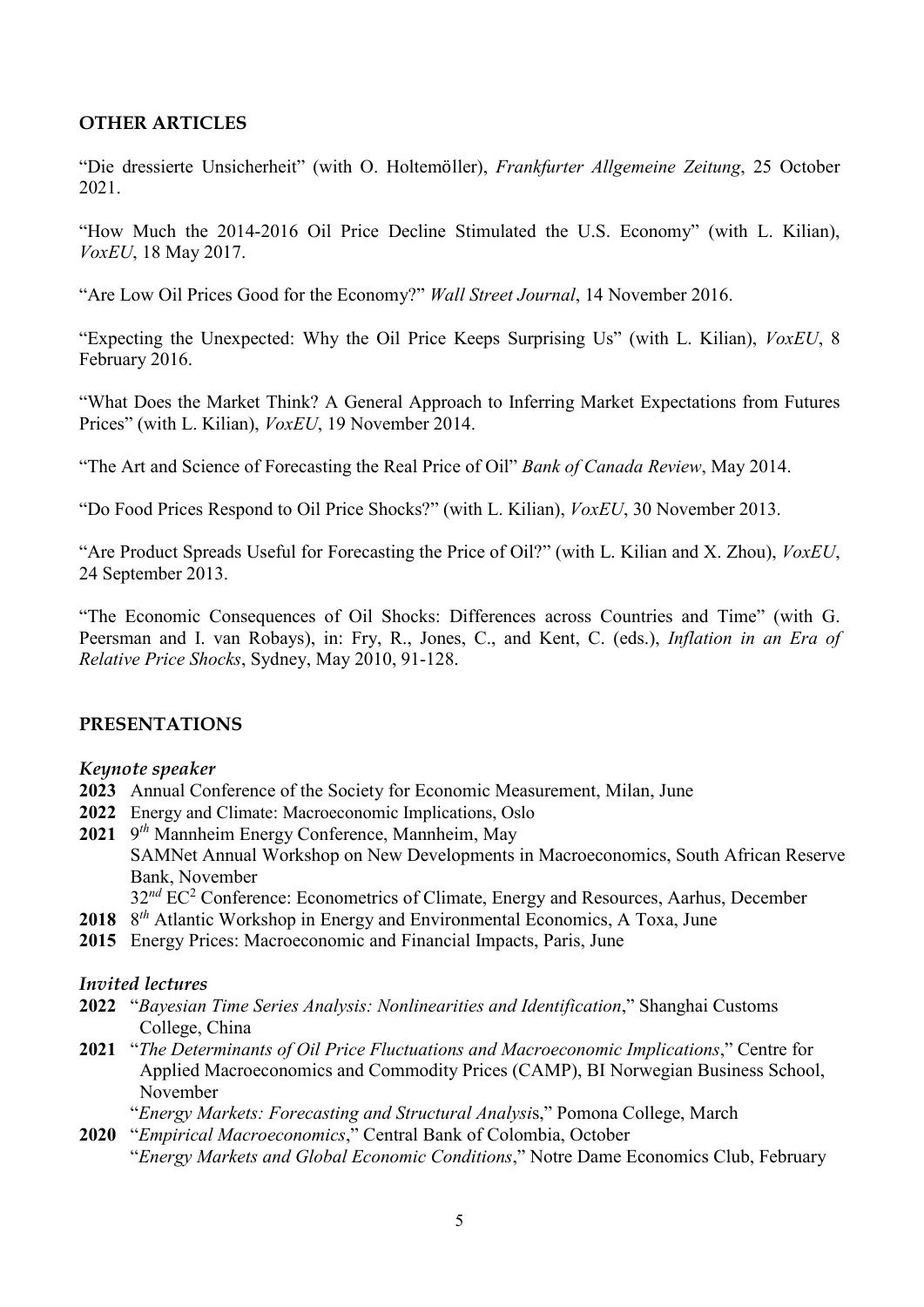- **2019** "*Oil Markets and the Macro Economy*," Centre for Applied Macroeconomics and Commodity Prices (CAMP), BI Norwegian Business School, August
	- "*A Bayesian Approach to Identification in Structural VAR Models*," Central Bank of Ireland, May
	- "*Inference in Structural Vector Autoregressions*," Bank of Latvia, March
- **2018** "*Bayesian Time Series Analysis*," Central German Doctoral Program Economics (CGDE), Halle Institute for Economic Research (IWH), September
	- "*A Bayesian Approach to Identification in Structural VAR Models*," Bank of Estonia, August
- **2017** "*A Bayesian Approach to Identification in Structural VAR Models*," UCL-CORE Lecture Series in Financial Econometrics, October
	- "*The Causes and Consequences of the Recent Decline in the Price of Oil*," M.S. in Policy Economics, University of Illinois at Urbana-Champaign, April
- **2015** "*Monetary Policy*," Quetelet Colleges, Ghent University, March
- **2014** "*Advanced Bayesian Econometrics: Structural and Time-Varying VAR Models*," CIDE Summer School, Perugia, September
	- "*VAR Models: Time-Varying Parameters and Identification with Sign Restrictions*," CORE, Université catholique de Louvain, March
	- "*Monetary Policy*," Quetelet Colleges, Ghent University, March
	- "*Oil Price Forecasting: Performance Evaluation and Risk Analysis*," Reserve Bank of New Zealand, February
- **2013** "*Identification of VAR Models with Sign Restrictions*," South African Reserve Bank, June
- **2012** "*Estimation and Identification of Time-Varying VARs*," University of Pretoria, January

#### *Seminars and invited presentations*

- **2022** Italian Econometric Association (SIdE), *ifo* Institute (Center for Energy, Climate and Resources), Banco de México, University of Namur, Bank of England; Dolomiti Macro Meetings (DMM), Selva Val Gardena, Italy
- **2021** University of Padua, Kansas State University, International Institute of Forecasters, Essex Business School, University of Technology Sydney, University of Alabama, Heriot-Watt University;

Workshop on Financial Econometrics, Durham University, UK

- "FriendlyFaces" Webinar on Macroeconometrics
- **2020** Indiana University, University of Melbourne, University of Tasmania, Macquarie University, IMF, IWH Halle, University of Hamburg, University of Missouri, University of Pretoria; Macro-Finance Workshop, Monash University, Melbourne, Australia
- **2019** CERGE-EI, FRB Kansas City, Texas A&M, University of Cambridge, FRB Cleveland, BI Norwegian Business School, Norges Bank, University of Heidelberg; St. Louis Fed Applied Time Series Econometrics Workshop, St. Louis, US EIA Workshop on "Financial and Physical Oil Market Linkages", Washington DC, US Verein für Socialpolitik (AURÖ), Rostock, Germany DAGStat meeting, "Empirical Economics and Applied Econometrics", Munich, Germany
- **2018** Queen Mary University of London, Bank of Finland, Banco de México, KU Leuven, Penn State, Energy Information Administration
- **2017** Emory University, University of Illinois at Urbana-Champaign, FRB Cleveland, ECB, FRB New York, Université catholique de Louvain, National Bank of Belgium, DIW Berlin, Universität Göttingen, IWH Halle, University of St. Gallen, Swiss National Bank; Verein für Socialpolitik (Macro), Luxembourg City, Luxembourg FinanceUC International Conference on "New Developments in Finance", Santiago, Chile MEF Workshop on "Current Issues in Energy Economics", Madrid, Spain EIA Workshop on "Financial and Physical Oil Market Linkages", Washington DC, US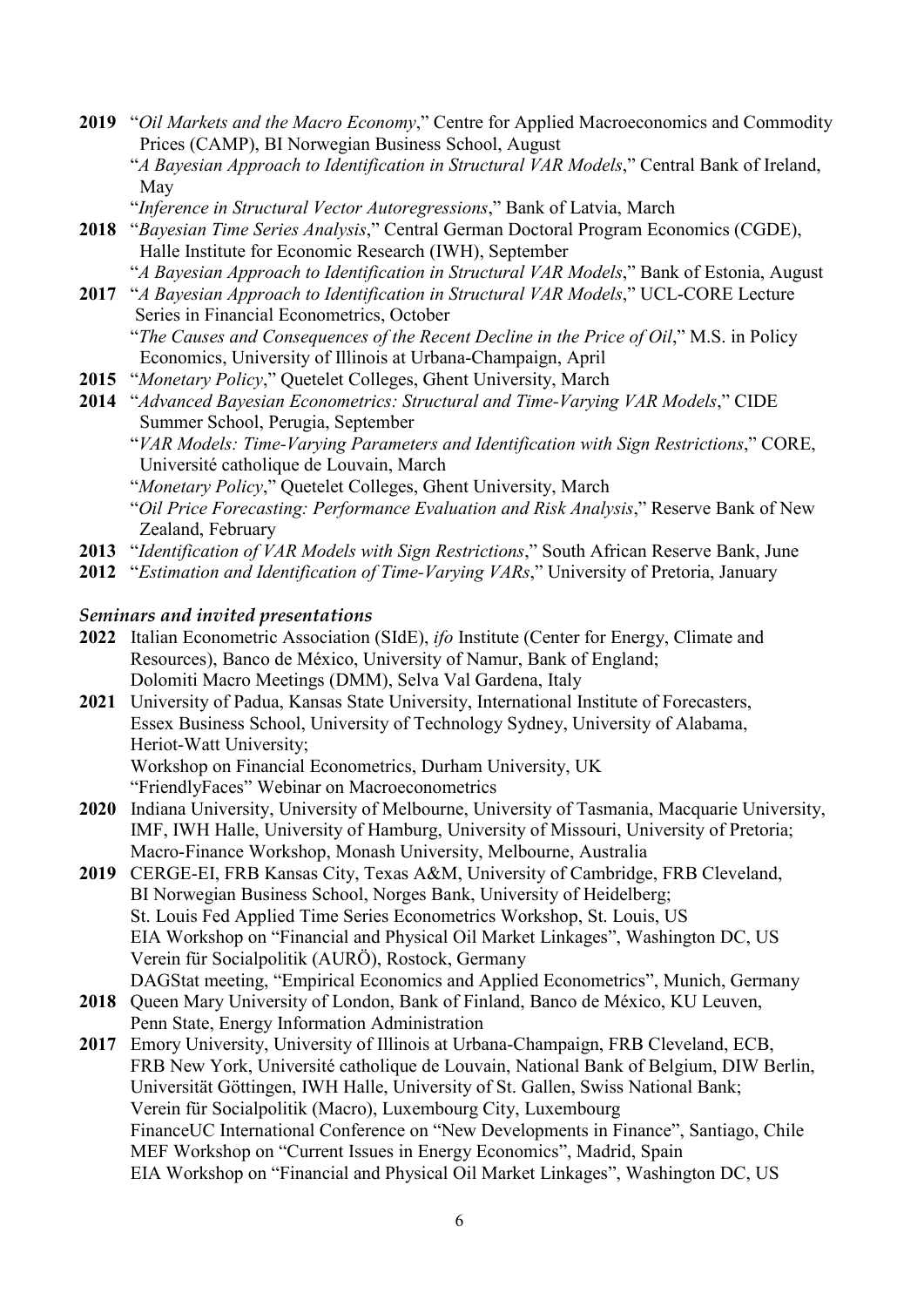International Conference in honor of Luc Bauwens, Brussels, Belgium

**2016** University of Southern California, Central Bank of Chile, PUC Chile, FRB St. Louis, FRB Dallas;

 USC-INET Conference on "Oil, Middle East, and the Global Economy", Los Angeles, US Workshop on "Commodity Markets: Financialization and Regulation", Princeton, US Brookings Papers on Economic Activity Conference, Washington DC, US

- **2015** ECARES (ULB Brussels), National Bank of Belgium, ECB, Bank of Spain, ETH Zürich, University of Bern, Indiana University; Applied Econometrics and Forecasting in Macroeconomics and Finance Workshop, FRB St. Louis, US
- **2014** University of Virginia (Darden), Reserve Bank of Australia (2), Reserve Bank of New Zealand, Université catholique de Louvain, Universidad de Navarra, Banque de France, Universidad Carlos III de Madrid, Lehigh University, George Washington University, FRB Kansas City, University of Notre Dame, Université de Montréal, Riksbank, Erasmus University Rotterdam;

 EIA Workshop on "Financial and Physical Oil Market Linkages", Washington DC, US Banque de France-ESSEC Business School Workshop on "Expectations and Forecasting in International Macroeconomics", Paris, France

- **2013** Federal Reserve Board, National Bank of Belgium, IMF, University of Pretoria, South African Reserve Bank, Energy Information Administration, FRB Kansas City; EIA Workshop on "Financial and Physical Oil Market Linkages", Washington DC, US
- **2012** University of Pretoria, Bank of England, Institute of Energy Economics at the University of Cologne, University of California at San Diego, FRB Dallas; Norges Bank Workshop on "Modeling and Forecasting Oil Prices", Oslo, Norway; Banque de France Workshop on "Oil and the Macroeconomy", Paris, France
- **2011** Carleton University, IMF (2), NIPE (Universidade do Minho), ECB, Deutsche Bundesbank; ECB-WGEM Workshop on "The Role of Non-Linear Methods in Empirical Macroeconomics and Forecasting", Frankfurt, Germany
- **2010** Bank of Italy, Bank of Canada, De Nederlandsche Bank, FRB Dallas, University of California at San Diego, Bank of England, Norges Bank
- **2009** University of Münster, Deutsche Bundesbank
- **2008** Erasmus University Rotterdam, Bank of England

*Conferences*

- **2022** American Economic Association Meetings, Boston, US, January Annual Conference of the Society for Economic Measurement, Banff, Canada, August
- **2021** North American Winter Meeting of the Econometric Society, Chicago, US, January IWH Macro Network Conference, Halle, Germany, July Handbook of Economic Expectations Conference, September
- **2019** Society for Nonlinear Dynamics and Econometrics Annual Symposium, Dallas, US, March
- **2018** American Economic Association Meetings, Philadelphia, US, January 15*th* Christmas Meeting of German Economists Abroad, Bonn, Germany, December
- **2017** 23*rd* International Conference on Computing in Economics and Finance, NY, US, June Commodity and Energy Markets Association Annual Conference, Oxford, UK, June NBER-NSF Time Series Conference, Northwestern University, US, September CEBRA Workshop on Commodities and Macroeconomics, FRB, DC, US, September European Seminar on Bayesian Econometrics (ESOBE), Maastricht, The Netherlands, October 11<sup>th</sup> CSDA International Conference on Computational and Financial Econometrics, London, UK, December
- **2016** ECB Workshop on "New Techniques and Applications of BVARs", Frankfurt, Germany, June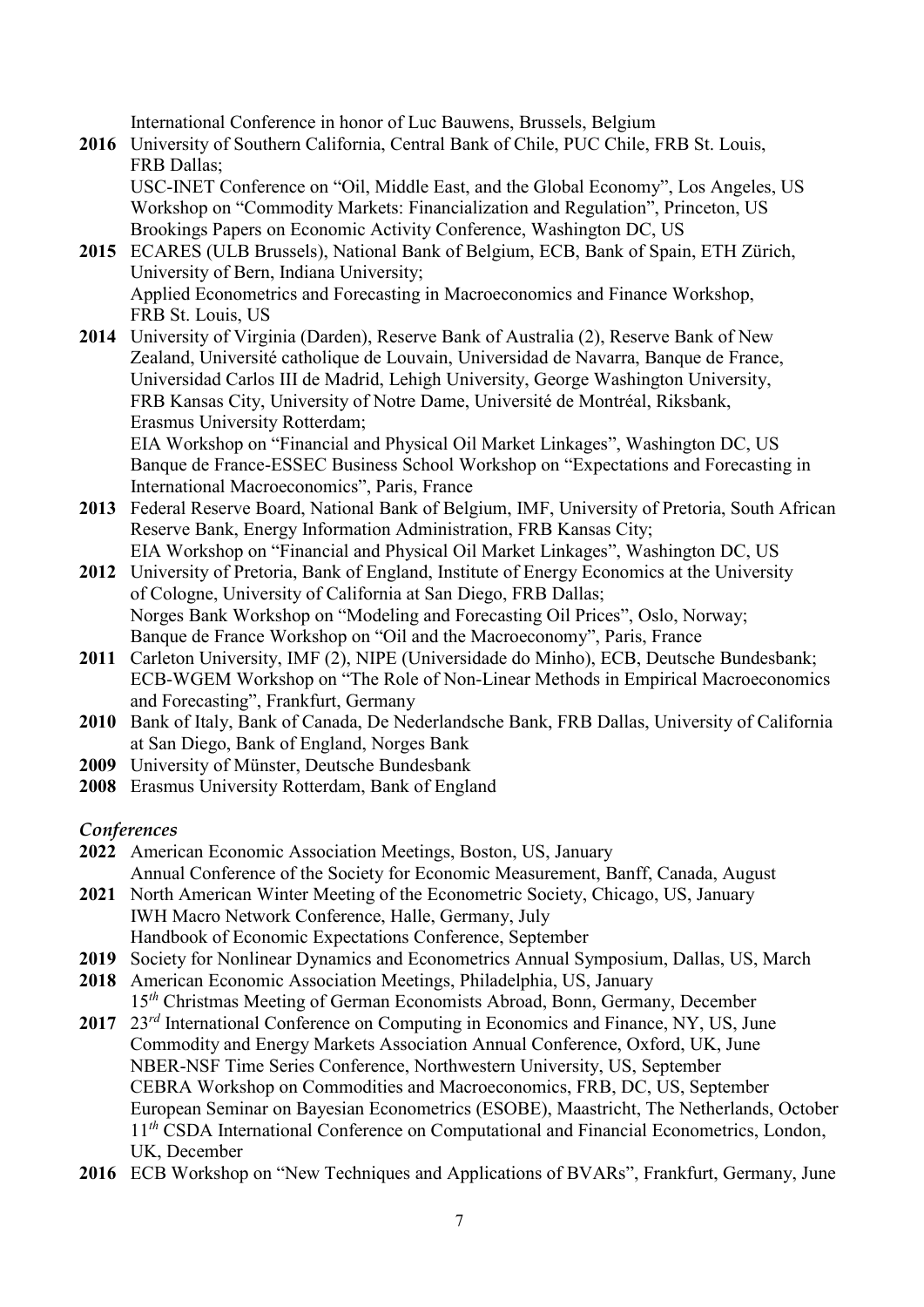Commodity Markets Conference, Leibniz University Hannover, Germany, June North American Summer Meeting of the Econometric Society, Philadelphia, US, June Annual Meeting of the Midwest Econometrics Group, Urbana-Champaign, US, October Midwest Macroeconomics Meetings, FRB Kansas City, US, November

- **2015** Barcelona GSE Summer Forum, Time Series Analysis in Macro and Finance, Spain, June EABCN-Norges Bank Conference on Econometric Methods for Business Cycle Analysis, Forecasting and Policy Simulations, Oslo, Norway, June 11<sup>th</sup> World Congress of the Econometric Society, Montreal, Canada, August University of Michigan Conference on Transportation, Economics, Energy, and the Environment  $(TE^3)$ , Ann Arbor, US, October
- **2014** Society for Nonlinear Dynamics and Econometrics Annual Symposium, NY, US, April Canadian Economics Association Annual Conference, Vancouver, Canada, May Barcelona GSE Summer Forum, Time Series Analysis in Macro and Finance, Spain, June 20*th* International Conference on Computing in Economics and Finance, Oslo, Norway, June CAMP Workshop on Commodity Dynamics and Financialization, Oslo, Norway, June 1*st* Conference of the International Association for Applied Econometrics, London, UK, June NBER Summer Institute, Forecasting & Empirical Methods, Boston, US, July EEA-ESEM, Toulouse, France, August (2) 8*th* CSDA International Conference on Computational and Financial Econometrics, Pisa, Italy, December

**2013** North American Winter Meeting of the Econometric Society, San Diego, US, January Society for Nonlinear Dynamics and Econometrics Annual Symposium, Milan, Italy, March Canadian Economics Association Annual Conference, Montreal, Canada, May 6*th* International Workshop on Empirical Methods in Energy Economics, Ottawa, Canada, July EEA-ESEM, Gothenburg, Sweden, August 9*th* Annual CIRANO-CIREQ Workshop on Data Revision in Macroeconomic Forecasting and Policy, Montreal, Canada, October 7*th* CSDA International Conference on Computational and Financial Econometrics, London, UK, December 10*th* Christmas Meeting of German Economists Abroad, Konstanz, Germany, December **2012** Society for Nonlinear Dynamics and Econometrics Annual Symposium, Istanbul,

# Turkey, April

 Third International Conference in memory of Carlo Giannini, Rome, Italy, April Midwest Macroeconomics Meetings, University of Notre Dame, US, May Cologne Workshop on Macroeconomics, Cologne, Germany, October 74*th* International Atlantic Economic Conference, Montreal, Canada, October

## **2011** Society for Nonlinear Dynamics and Econometrics Annual Symposium, Washington DC, US, March

 Royal Economic Society Annual Conference, London, UK, April Midwest Macroeconomics Meetings, Vanderbilt University, US, May Canadian Economics Association Annual Conference, Ottawa, Canada, June

Conference on Commodities, the Economy and Money, Calgary, Canada, June

17<sup>th</sup> International Conference on Computing in Economics and Finance, San Francisco, US, June

 4*th* International Workshop on Empirical Methods in Energy Economics, Dallas, US, July Conference on Zero Bound on Interest Rates and New Directions in Monetary Policy, Rimini Centre for Economic Analysis, Waterloo, Canada, October

 12*th* IWH-CIREQ Macroeconometric Workshop, Halle, Germany, December 22<sup>nd</sup> EC<sup>2</sup> Conference on Econometrics for Policy Analysis: After the Crisis and Beyond, Florence, Italy, December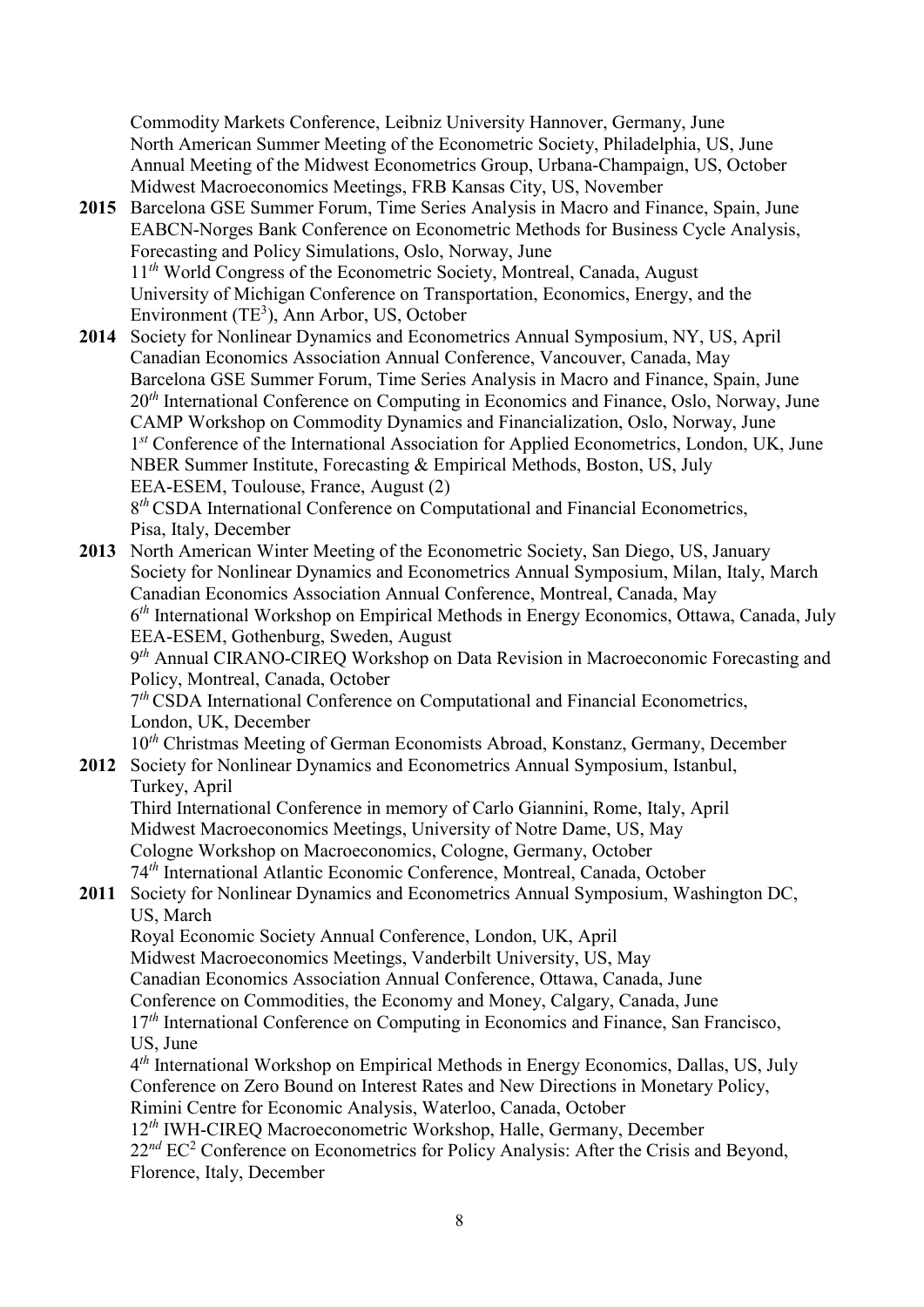5*th* CSDA International Conference on Computational and Financial Econometrics, London, UK, December

- **2010** Second International Conference in memory of Carlo Giannini, Rome, Italy, January Royal Economic Society PhD meeting, London, UK, January Society for Nonlinear Dynamics and Econometrics Annual Symposium, Novara, Italy, April 4*th* CSDA International Conference on Computational and Financial Econometrics, London, UK, December 21<sup>st</sup> EC<sup>2</sup> Conference on Identification in Econometrics: Theory and Application, Toulouse, France, December **2009** Third Italian Congress of Econometrics and Empirical Economics, Ancona, Italy, January
	- Society for Nonlinear Dynamics and Econometrics Annual Symposium, FRB Atlanta, US, April Conference on Recent Developments in Macroeconomics, ZEW Mannheim, Germany, July

15<sup>th</sup> International Conference on Computing in Economics and Finance, Sydney, Australia, July

**2008** XIII Spring Meeting of Young Economists, Lille, France, April Doctoral Workshop on Economic Policy, Growth and Business Cycles, Rochehaut, Belgium, June EEA-ESEM, Milan, Italy, August Money, Macro, Finance 40*th* Annual Conference, London, UK, September NBB Colloquium "Towards an Integrated Macro-Finance Framework of Monetary Policy Analysis", Brussels, Belgium, October

**2007** 8*th* IWH-CIREQ Macroeconometric Workshop, Halle, Germany, December

## **CONFERENCE DISCUSSIONS**

- "Causes and Implications of Industrial Commodity Price Shocks," by Alain Kabundi, Peter Nagle, Franziska Ohnsorge, and Takefumi Yamazaki, *World Bank* (December 2021)
- "What Can Time-Series Regressions Tell Us About Policy Counterfactuals?" by Alisdair McKay and Christian K. Wolf, *NBER Monetary Economics Meeting* (November 2021)
- "Macroeconomic Implications of Oil Price Fluctuations: A Regime-Switching Framework for the Euro Area" by F. Holm-Hadulla and K. Hubrich, *Federal Reserve Bank of Cleveland Conference on 'Inflation: Drivers and Dynamics'*, Cleveland, US (May 2018)
- "The Effects of Conventional and Unconventional Monetary Policy: A New Identification Procedure" by A. Inoue and B. Rossi, *American Economic Association Annual Meeting*, Philadelphia, US (January 2018)
- "Empirical Hedging Performance of Long-Dated Crude Oil Derivatives" by B. Cheng, C. Sklibosios Nikitopoulos, and E. Schlögl, *Energy and Commodity Finance Conference*, Oxford, UK (June 2017)
- **Member of review panel of RFF-DOE-NSF research initiative on "Oil Imports and Energy** Security," Washington DC, US (September and December 2016)
- "Commodity Prices, Growth, and Productivity: A Sectoral View" by C. De la Huerta and J. Garcia-Cicco, *Conference of the BIS CCA Research Network on 'The Commodity Cycle: Macroeconomic and Financial Stability Implications'*, Mexico City, Mexico (August 2016)
- "The Dynamic Effects of Oil Market Shocks on Corporate Balance Sheets" by K. ElFayoumi, *Commodity Markets Conference*, Hannover, Germany (June 2016)
- "The Financialization of Food?" by V.G. Bruno, B. Büyüksahin, and M.A. Robe, *Canadian Economics Association Annual Conference*, Vancouver, Canada (June 2014)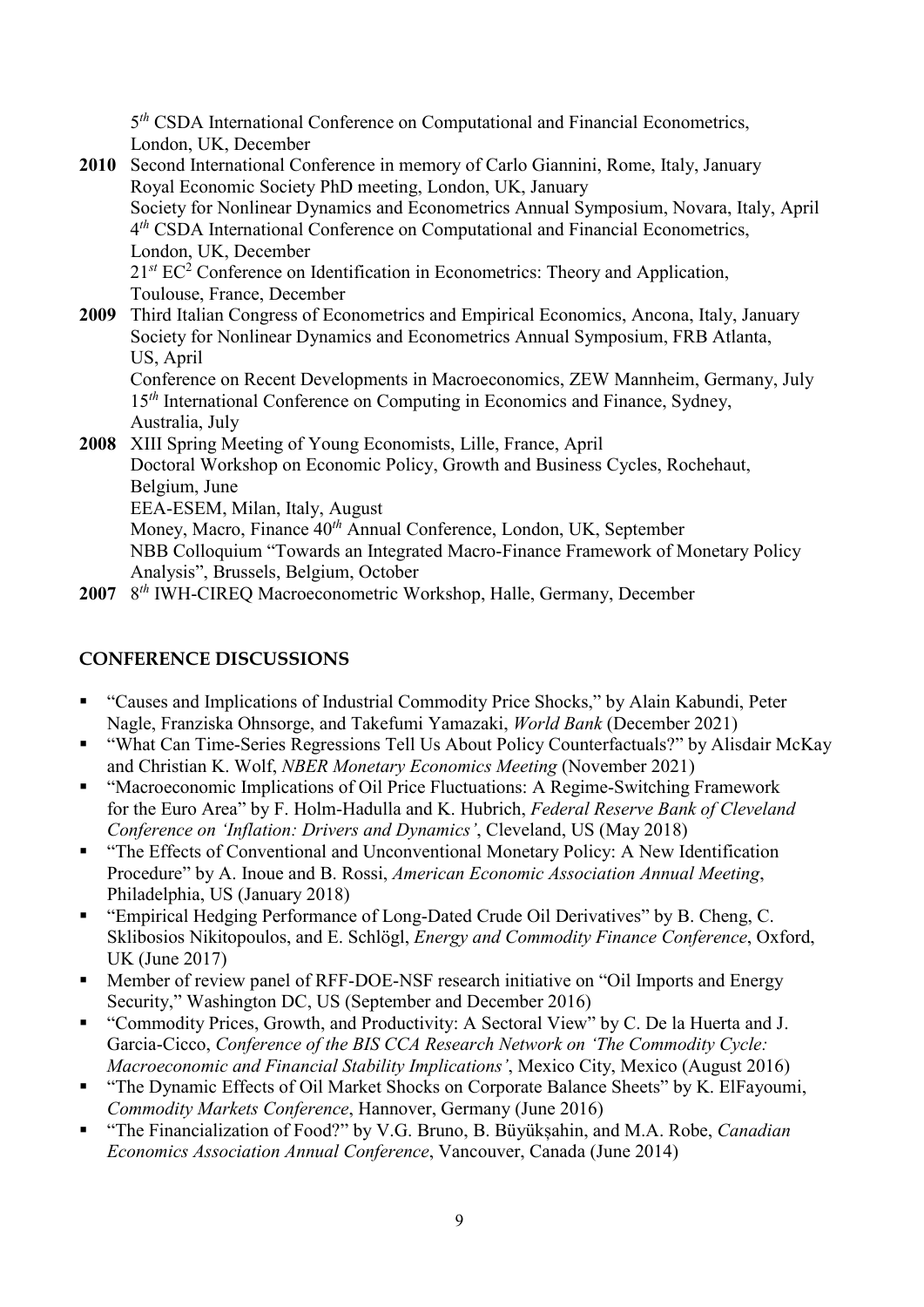- "International Transmission Channels of U.S. Quantitative Easing: Evidence from Canada" by T. Dahlhaus, K. Hess, and A. Reza, *Canadian Economics Association Annual Conference*, Vancouver, Canada (May 2014)
- "Currency Risk Premia and Macro Fundamentals" by L. Menkhoff, L. Sarno, A. Schmeling, and A. Schrimpf, *ECB-BoC Workshop on 'Exchange Rates: A Global Perspective'*, Frankfurt, Germany (June 2013)
- "Time Variation in the Dynamics and Comovement of Latin American Economies" by C. Matthes and F. Perez Forero, *Canadian Economics Association Annual Conference*, Ottawa, Canada (June 2011)
- "Oil Price Shocks, Monetary Policy and Stagflation" by L. Kilian, *RBA Conference on 'Inflation in an Era of Relative Price Shocks'*, Münster, Germany (June 2009)

## **TEACHING**

## *University of Notre Dame*

Graduate level:

- *Empirical Macroeconomics I: Identification*, Fall 2021
- *Empirical Macroeconomics II: Nonlinearities*, Fall 2021
- *Bayesian Time Series Analysis*, Spring 2018, Fall 2019, Fall 2020
- *Research Seminar in Macroeconomics*, Fall 2017

Undergraduate level:

- *Honors Thesis Workshop*, Fall 2019, Fall 2020
- *Monetary Policy & Financial Markets*, Fall 2015, 2016, Spring 2016, 2017

## *University of California at San Diego*

*Intermediate Macroeconomics*, Summer Session 2012

## *Bank of Canada*

- "*Introduction to Bayesian Econometrics*" with applications in Matlab, November 2012
- "*Identification of VAR Models with Sign Restrictions*" with applications in Matlab, July 2011

Teaching Assistant for:

- Monetary Economics (Master in Banking and Finance, Ghent University), Spring 2007-2010
- Advanced Monetary Economics (Master of Science in Economics, KU Leuven), Fall 2006
- **Monetary Policy (undergraduate seminar, Ghent University), Spring 2009-2010**
- Supervision of theses and seminar papers, 2006-2010

## **ACADEMIC AWARDS, GRANTS, AND HONORS**

- *Journal of Monetary Economics* Best Paper Award, 2020
- **Department of Economics Teaching Award for highest evaluations in graduate level class, 2020**
- ND Energy Slatt Fellowship program, undergraduate research support, 2020
- Henkels Small Lecture Grant, Institute for Scholarship in the Liberal Arts (\$4,900), 2018
- U.S. Energy Information Administration Grant, 2017-2019
- Teaching Beyond the Classroom Grant, Notre Dame College of Arts and Letters (\$1,400), 2017
- **MIT CEEPR Grant, 2016**
- **NBER Research Grant, Economics of Energy Markets, 2016-2017**
- Teaching Beyond the Classroom Grant, Notre Dame College of Arts and Letters (\$1,200), 2016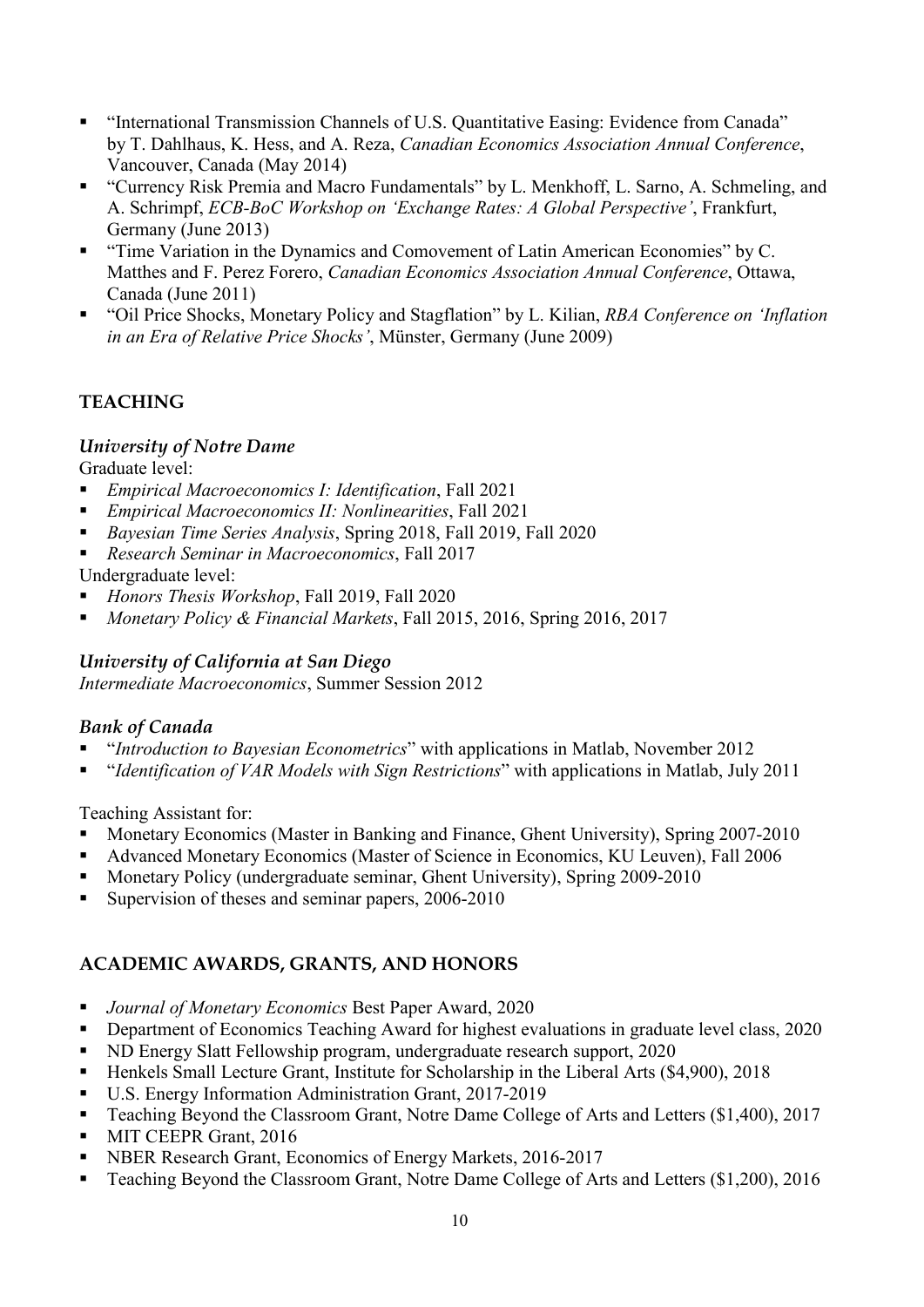- Visiting Scholar Grant, *Fondation Banque de France*, 2014
- Scholarship for CIDE Econometrics Summer School, Bertinoro, Italy, 2004
- Award for the best undergraduate thesis on innovation, *Osservatorio Filas*, Rome, Italy, 2004
- Award for the best undergraduate thesis, *Camera di Commercio di Torino*, Italy, 2004
- Special mention for undergraduate thesis, AREA *Science Park Trieste*, Italy, 2004
- Erasmus Scholarship, University of Oxford (Pembroke College) and Oxford Intellectual Property Research Centre, 2002-2003

#### **PROFESSIONAL SERVICES**

#### **Referee**

#### *Journals*

*American Economic Journal: Economic Policy, American Economic Journal: Macroeconomics, American Economic Review, American Economic Review: Insights, B.E. Journal of Macroeconomics, Canadian Journal of Economics, Contemporary Economic Policy, Econometrica, Econometric Reviews, Econometrics Journal, Economica, Economic Modelling, Economic Journal, Economics Letters, Empirical Economics, Energy Economics, Energy Journal, European Economic Review, International Economic Review, International Journal of Central Banking, International Journal of Forecasting, Journal of Applied Econometrics, Journal of the Association of Environmental and Resource Economists, Journal of Banking and Finance, Journal of Business and Economic Statistics, Journal of Commodity Markets, Journal of Econometric Methods, Journal of Econometrics, Journal of Economic Dynamics and Control, Journal of Empirical Finance, Journal of the European Economic Association, Journal of Financial Econometrics, Journal of Financial and Quantitative Analysis, Journal of Futures Markets, Journal of International Economics, Journal of International Money and Finance, Journal of Macroeconomics, Journal of Monetary Economics, Journal of Money, Credit and Banking, Journal of Political Economy, Journal of Public Economics, Journal of Time Series Econometrics, Macroeconomic Dynamics, Management Science, Oxford Bulletin of Economics and Statistics, Quantitative Economics, Quarterly Journal of Economics, Review of Economic Dynamics, Review of Economics and Statistics, Review of Economic Studies, Review of Financial Studies, Southern Economic Journal, Studies in Nonlinear Dynamics and Econometrics, World Economy*

#### *Working Paper Series*

*Austrian National Bank, Bank of Canada, Bank of England, Czech National Bank, Deutsche Bundesbank, European Central Bank, Norges Bank, Reserve Bank of New Zealand, Swiss National Bank, World Bank*

#### *Grant Agencies*

*National Science Foundation (USA), National Research Foundation (South Africa), Research Foundation Flanders (Belgium), Social Sciences and Humanities Research Council (Canada), NWO Social Sciences and Humanities (The Netherlands), Chilean National Research Agency, European Research Council*

#### **Conference Organization**

Organizer of SCE session at ASSA, January 2022 Co-organizer of the 2*nd* Econometrics Workshop at Notre Dame, April 2018 Co-organizer of the 5*th* ECB-BoC Workshop on 'Exchange Rates: A Global Perspective', Frankfurt, June 2013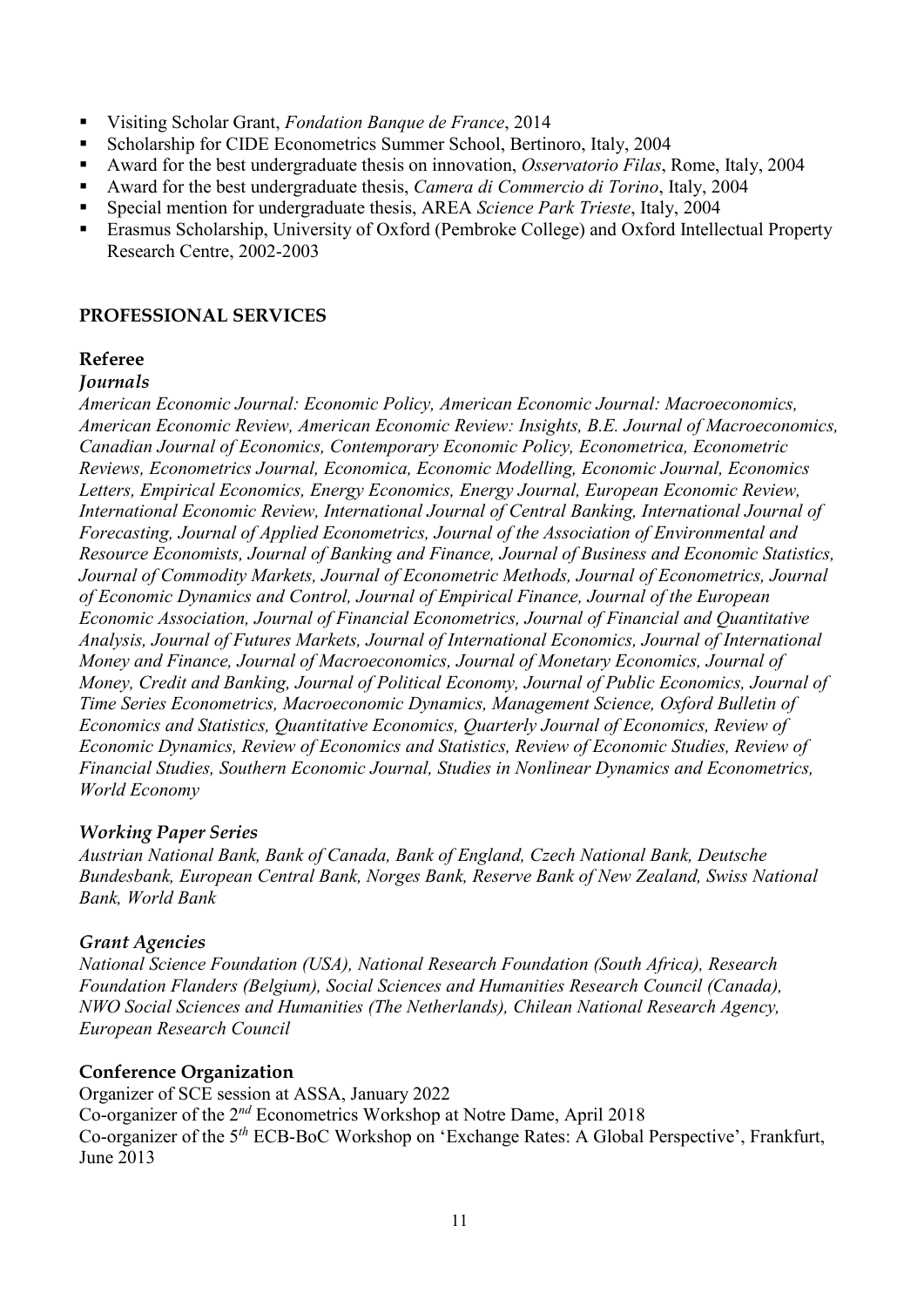Organizer of the 4*th* ECB-BoC Workshop on 'Exchange Rates and Macroeconomic Adjustment', Ottawa, June 2011

## **Scientific Committee Member**

Annual Conference of the Society for Economic Measurement (SEM), 2022 Italian Workshop of Econometrics and Empirical Economics (IWEEE), 2022 OU Energy and Climate Finance Research Conference, 2021 Annual Conference of the International Association of Applied Econometrics (IAAE), 2019-2021 OU Energy and Commodities Finance Research Conference, 2019 Annual Symposium of the Society for Nonlinear Dynamics and Econometrics (SNDE), 2019 Macroeconomic Meeting of the German Economic Association, 2018 International Conference on Computing in Economics and Finance (CEF), 2017-2022 Workshop on Applied Economics and Economic Policy, IWH Halle, Germany, 2017 International Conference on Energy Finance, Zhejiang University, China, 2016, 2017 Commodity Markets Conference, Leibniz University Hannover, Germany, 2016

## **Ph.D. Supervision**

## *Committee Chair*

• Aram Derdzyan, Notre Dame (expected 2022), *Boston Consulting Group (BCG)*

## *Committee member*

- Dasha Safonova, Notre Dame (May 2017), *U.S. Securities and Exchange Commission (SEC)*
- Carlos Rondón Moreno, Notre Dame (May 2019), *Central Bank of Chile*
- Wei Qian, Notre Dame (May 2020), *Shanghai University of Finance and Economics* (*SHUFE*)
- Daniel Mershon, Notre Dame (June 2020), *USAA*
- Isabel Hanisch, Notre Dame (March 2021)
- Qian Li (expected 2022)
- Sinyoung Lee (expected 2023)

## *Co-supervisor*

- Mampho P. Modise, University of Pretoria, South Africa (2011-2013), *National Treasury of the Republic of South Africa*
- Kirsten Thompson, University of Pretoria, South Africa (2012-2014), *Plus Economics*

## *External Ph.D. dissertation committee member*

- Reinhard Ellwanger, EUI, Florence, Italy (2015), *Bank of Canada*
- Marco Geraci, ECARES & University of Namur, Belgium (2017), *Cambridge-INET Institute*
- Christoph Funk, Macquarie University, Australia and University of Giessen, Germany (2020)
- Thomas Gundersen, BI Norwegian Business School, Oslo, Norway (2021)

## **Undergraduate Theses Supervised 2021-2022**

• Vitor Furtado Farias

#### **2020-2021**

• Dhruv Patel

## **2017-2018**

- Sullivan Curry
- Fatou Thioune
- Matthew Ross
- Tim Seida first prize Bernoulli Award for outstanding empirical research among undergraduates
	- first prize Undergraduate Library Research Award
		- John H. Sheehan award for best senior honors essay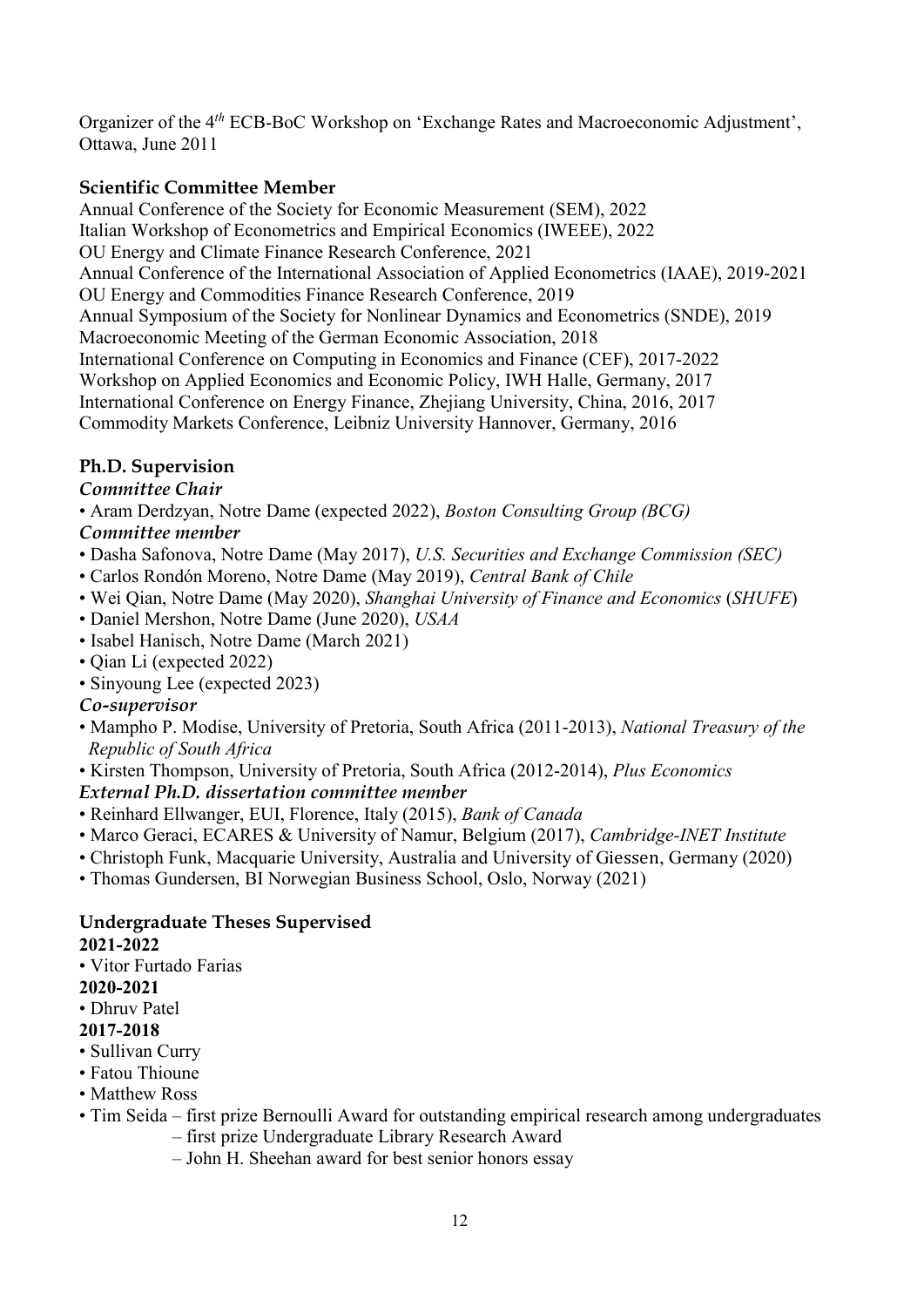## **2016-2017**

• D. Ethan Clendening

## **Recruitment**

- Ph.D. hiring committee member, Bank of Canada (2012, 2014)
- External member of the Selection Committee of the Department of Economics and Business, Catholic University of Leuven (2017-18)
- External member of the Evaluation Committee of BI Norwegian Business School (2018)
- External expert in the nominating procedure at The Graduate Institute of International and Development Studies Geneva (2022)

## **Departmental Service**

- Chair of Ad-hoc Committee on Journal Rankings, 2021
- Chair of Ad-hoc Committee on Field Representation, 2021
- Chair Advisory Committee, 2020 present
- Undergraduate Honors Track Coordinator, 2017 2021
- Graduate Studies Committee, 2017 2020
- Junior faculty mentoring, 2017 present
- Fiscal Challenge Mock Panel, 2017
- Co-organizer, Macroeconomics Seminar, Spring 2018
- Panelist, Women in Economics, 2018
- **Presentation to the Economics Club, 2020**
- **Presentation to prospective graduate students (visitation day), 2020**
- Faculty panel on the effects of COVID-19 on the economy, April 2020
- **Presentation to the Women in Economics Club, 2022**

## **Service for the University**

- Mentor in the *Building Bridges* program, 2017-2020
- Member of Social Science sub-committee of the Core Curriculum Committee, 2018
- Member of Award Committee for Graduate Summer Travel and Research Grants, Nanovic Institute, 2018
- Member of the FRSP Regular Grant Review Committee, 2019
- Member of the COVID-19 Economic and Social Science Research Task Force, 2020
- Member of the CUSE Fulbright Study interview panel, 2020
- **Member of the Faculty Advisory Board for the Institute for Scholarship in the Liberal Arts,**  $2020$  – present

## **Other Professional Service**

- Forecast contributor to FiveThirtyEight/IGM COVID-19 Economic Outlook, 2020
- Panelist, FT/IGM US Macroeconomists Survey, 2021
- Panel member of Research Foundation Flanders (FWO) Review College, 2021-2023
- Mentor, Midwest Econometrics Group mentoring workshop for junior female economists, 2021
- Member, American Statistical Association, Committee on Energy Statistics, 2022-2024

## **PROFESSIONAL MEMBERSHIPS**

American Economic Association, Canadian Economics Association, Econometric Society, European Economic Association, International Association of Applied Econometrics, €ABCN, CREDO, CEBRA, Verein für Socialpolitik, International Association for Energy Economics